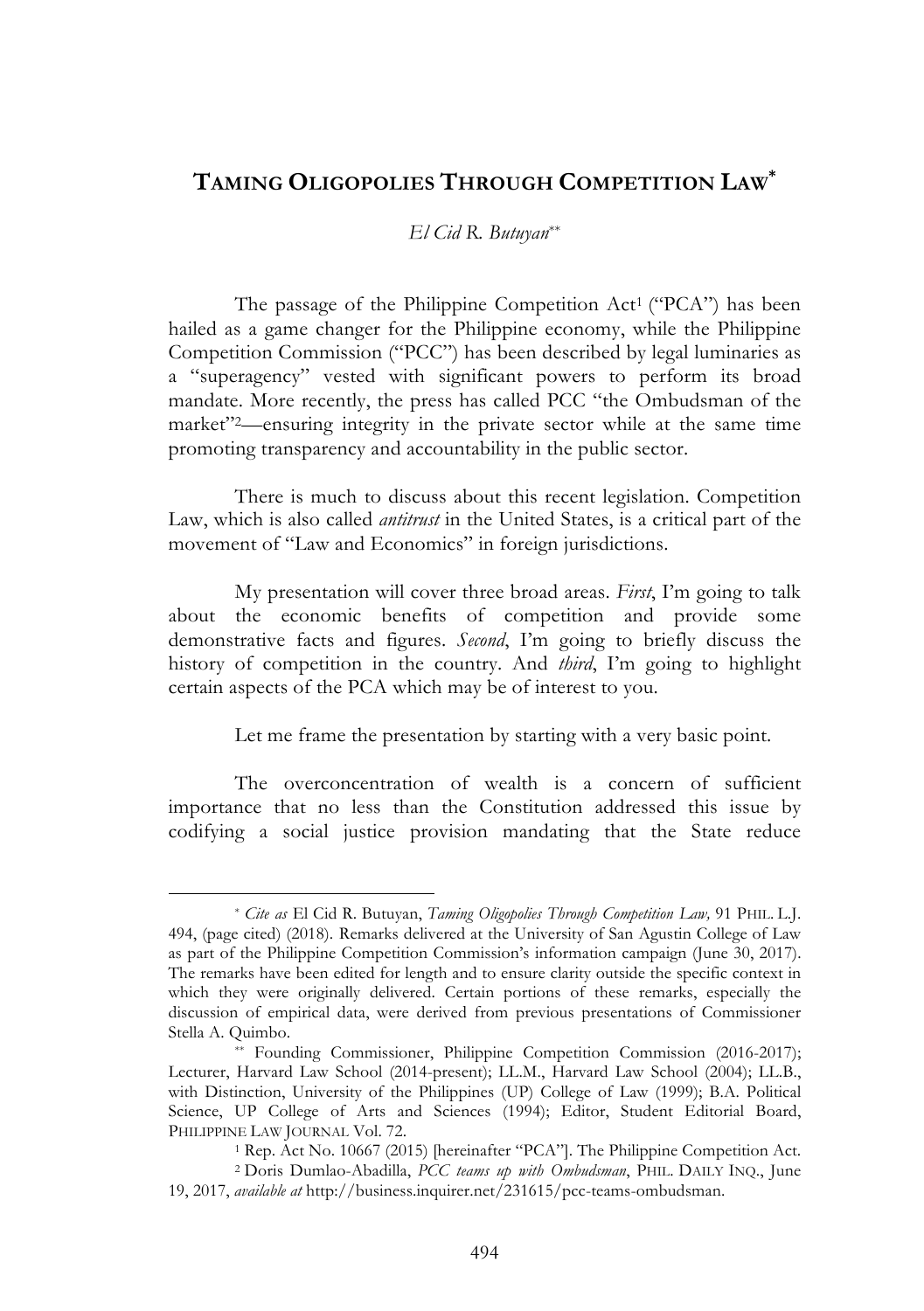economic inequalities and diffuse wealth for the common good.3 As early as 1987, the Filipino people understood that when the fruits of the economy are apportioned only among a few oligopolies, state intervention becomes necessary to temper economic inequality.

Fortunately, our Charter's framers did not leave us defenseless against the accretion of economic power in the hands of the few. To keep such power in check, they crafted the Constitution's competition provision. Article XII, Section 19 provides: "The State shall regulate or prohibit monopolies when the public interest so requires. No combinations in restraint of trade or unfair competition shall be allowed."

Broad as it is, the provision has been invoked and applied by the Supreme Court in a few cases. But while the provision can have a strong nullifying function—the Supreme Court has nullified the Downstream Oil Industry Deregulation Act of 1996 based on this provision4—it leaves much to be desired in terms of compelling the various instrumentalities of the government to adopt positive measures to promote and ensure effective market competition. Competition enforcement, then, was largely fragmented and uncoordinated, resulting in conflicting policies. There was no single government authority primarily tasked with regulating business through a competition lens.

After more than 20 years in Congress since the filing of the first comprehensive bill on competition, the PCA was finally enacted. Its Declaration of Policy emphasizes that "the provision of equal opportunities to all promotes entrepreneurial spirit, encourages private investments, facilitates technology development and transfer and enhances resource productivity."5 It also recognizes that an unencumbered market competition allows consumers to exercise their right of choice over goods and services.6

But we start off with a basic question. What is competition?

You will not find a definition of "competition" in the PCA, nor in its Implementing Rules and Regulations ("IRR"). But some kind of explanation is in order.

<sup>3</sup> CONST. art. XIII, § 1: "The Congress shall give highest priority to the enactment of measures that protect and enhance the right of all the people to human dignity, *reduce social, economic, and political inequalities, and remove cultural inequities by equitably diffusing wealth and political power for the common good*." (Emphasis supplied.)

<sup>4</sup> *See* Tatad v. Secretary of Energy, G.R. No. 124360, 281 SCRA 330, Nov. 5, 1997. <sup>5</sup> PCA, § 2.

<sup>6</sup> § 2.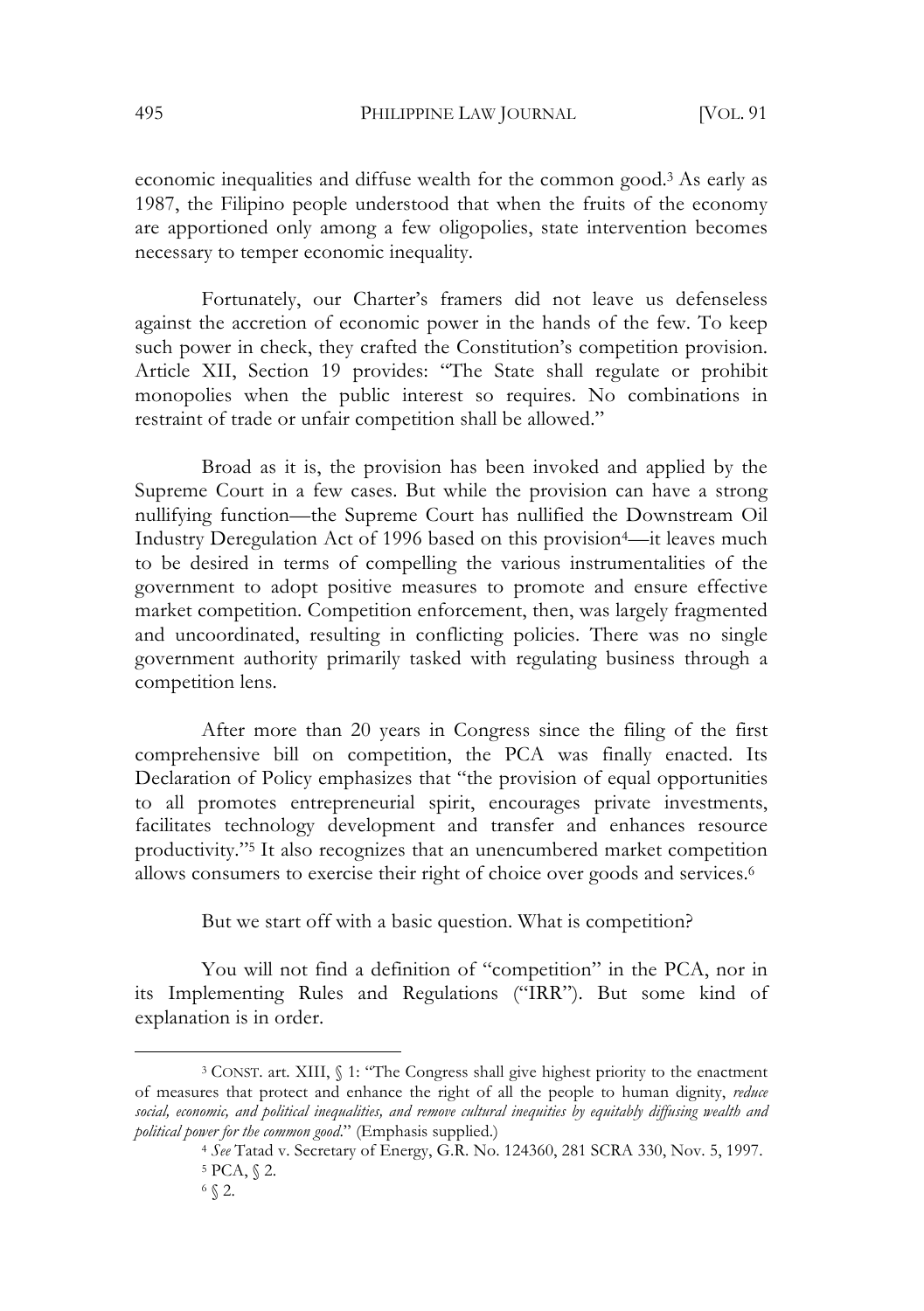If you recall basic economics, the term "perfect competition" refers to a market where there are many sellers and buyers, where no one whether buyer or seller—can influence prices, and where there are no barriers to entry or exit. On the other hand, the complete absence of competition—a monopoly—is where there is a single seller. Hence, perfect competition, while unrealistic, serves as a useful theoretical benchmark in assessing an industry.

Safeguarding competition will maintain opportunities for all to compete so that incumbent market leaders cannot exclude potential entrants who might be able to lower prices, improve product quality, offer consumers more choices, or spark innovation in the market.

What is the importance of preserving a competitive playing field for market players?

Competition is ultimately about market outcomes; how markets perform with respect to prices, choices, and quality. If there is competition in the market, we can expect low prices, new products, more choices, and higher quality. Anything that substantially prevents, restricts, or lessens competition is "anticompetitive." Significant harm must have been caused on prices, quality, and choices available.

We can distinguish between two types of competition effects: there are "direct effects," as well as "dynamic effects."

Direct effects of competition are the immediate effects. For example, when there is healthy competition among firms, we would expect that prices of goods or inputs to production are reasonably low. Another direct effect refers to those that win when they compete. Competition forces firms to use resources more efficiently; or sometimes push inefficient firms out of business. Winners experience an increase in incomes in those markets where inefficiencies have been eliminated as a result of competition.

Dynamic effects are those that arise over longer periods of time, such as increased innovation among firms as a way to deal with intensified competition. With increased innovation, quality of products improves; new products are introduced, giving consumers more choices. When there are fewer barriers to entry, and when abuse of dominance is penalized, small and medium scale enterprises ("SMEs") find it easier to thrive. A more level playing field encourages SMEs. Lower prices for raw materials and inputs also make small businesses more viable.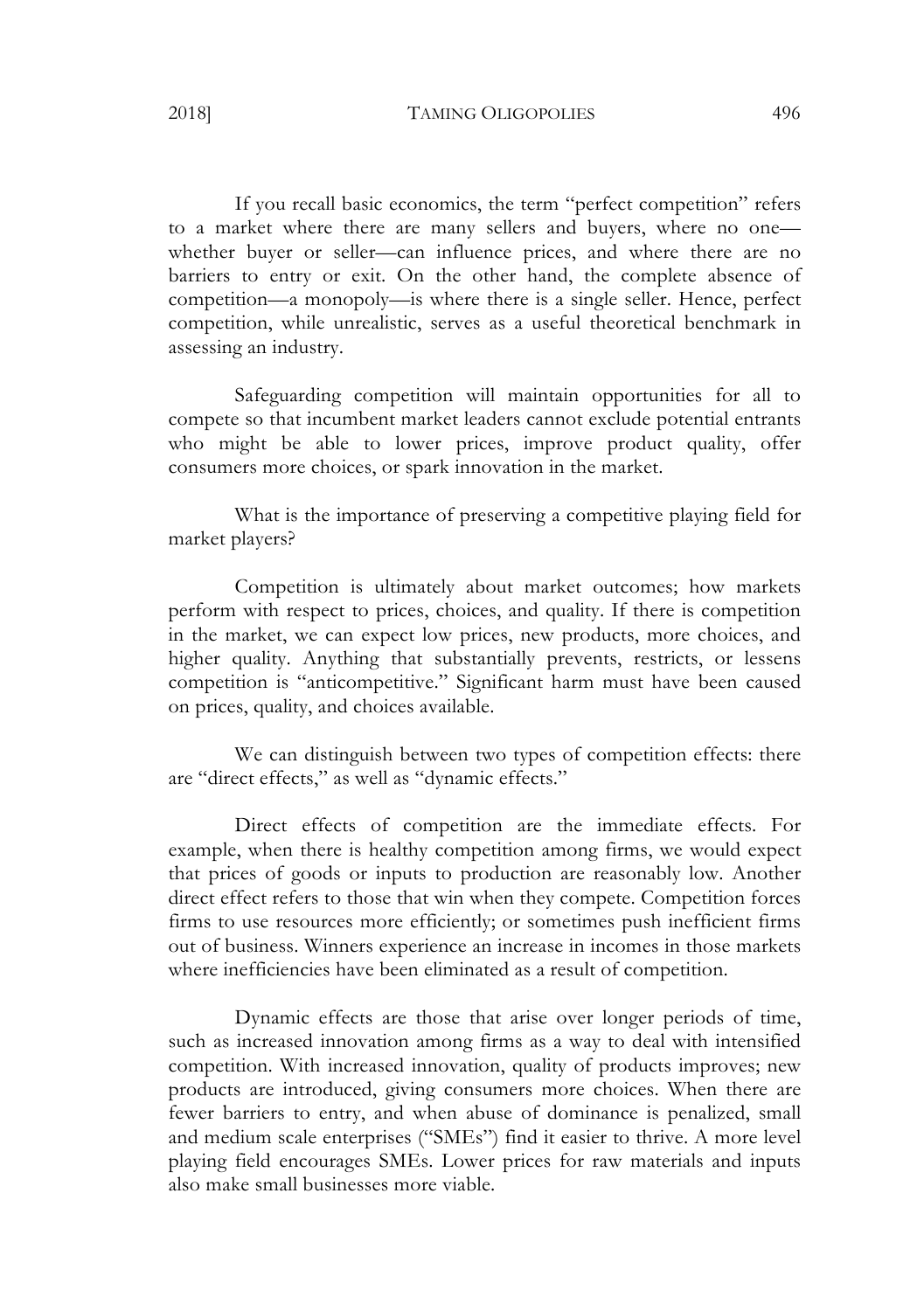Both direct and dynamic effects can help reduce poverty. With lower prices of commodities, real incomes increase; households, in turn, have greater purchasing power.

If competition law is effectively enforced, will eliminating anticompetitive conduct actually reduce prices in a substantial way?

One study assembled data from more than 200 major hard core cartels prosecuted in more than 20 developing countries from 1995 to 2013 to see how much extra money consumers had to pay relative to the competitive benchmark when the suppliers of the goods engage in cartel behavior. It was found that overcharges can be as high as over 40 percent. For these selected sectors and countries, the average overcharge is about 25 percent, which is substantial. It is in fact higher than the effective income tax rate.7

Studies show that poorer households stand to benefit more from competition than richer ones. The intuition is that staple goods constitute a large share in poorer households' total budget, so that the price reductions due to competition enforcement and pro-competitive government policies have a relatively larger impact on poorer households.<sup>8</sup>

Moreover, competition authorities for various reasons could also prioritize and take more seriously enforcement in imperfect markets for basic goods. Thus, overall, competition law enforcement outcomes tend to be larger for the poor. For example, in South Africa, competition enforcement in basic sectors brought greater benefits for poorer households because these basic sectors constituted 15.6 percent of total expenses, compared to less than 2 percent for the richest households.<sup>9</sup>

<sup>7</sup> Aleksandra Khimich, Marc Ivaldi & Frédéric Jenny, Measuring the Economic Effects of Cartles in Developing Countries (May 2014) (research project funded by the Centre for Economic Policy Research Private Enterprise Development in Low-Income Countries, submitted to the UN Conference on Trade and Development), *available at* http://unctad.org/en/PublicationsLibrary/ditcclpmisc2014d2\_en.pdf.

<sup>8</sup> Sara Nyman & Martha Martinez Licetti, *Competition and poverty: How far have we come in understanding the connections?*, WORLD BANK BLOGS, May 18, 2016, *available at* https://blogs.worldbank.org/psd/ppps/competition-and-poverty-how-far-have-we-comeunderstanding-connections.

<sup>9</sup> WORLD BANK GROUP, *South Africa Economic Update: Innovation for Productivity and Inclusiveness* (2017), *available at* http://documents.worldbank.org/curated/en/ 779551505322376708/pdf/119695-WP-PUBLIC-SA-EU-2017-Digital-Version-Sep-19.pdf.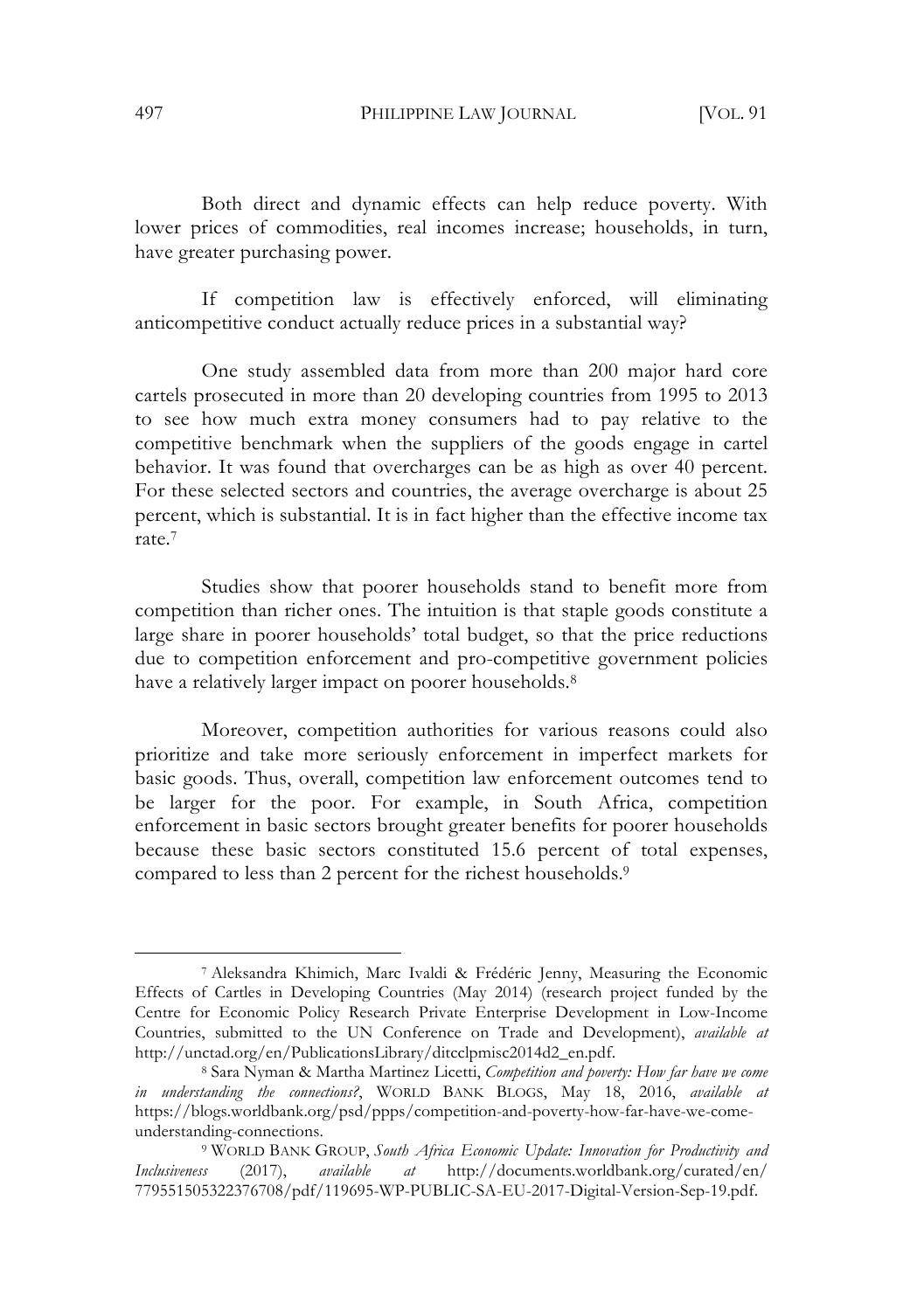What were the baseline competition conditions at the time the PCA was passed into law?

The manufacturing sector has been characterized by scholars as "highly concentrated."10 Concentration ratios refer to the share of the largest firms in an industry. For example, a CR4 of 100 percent means that the 4 largest firms in an industry account for 100 percent of all sales in such industry. 11 A study in 2002 indicates that roughly two-thirds of the manufacturing sector have concentration ratios ranging from 70 to 100 percent.12

What this means is, unfortunately, not easy to interpret. On one hand, high concentration could suggest collusive and abusive behavior. On the other hand, high concentration could also mean greater efficiencies and superior market performance that bigger companies can deliver, particularly, when economies of scale are taken advantage of.

In another recent study, it was found that industries that are less concentrated are also those where employment growth is higher.13 This is consistent with the idea that competition has dynamic effects. Competition makes businesses act in a way that causes production to increase, and thus, requiring more manpower.

In the 1980s, major reforms had been implemented to address a highly restrictive and regulated economy—an economy that clearly lacked competition—in both the domestic and foreign sectors. Such lack of competition had generated huge inefficiencies. The reforms included a series of trade liberalization measures, including the lowering of tariff rates and removal of import controls. We had slowly progressed from a protectionist system to a relatively open-trade regime. Tariffs went down across sectors from highs of 100 percent (or even more) before 1980 to 3 to 10 percent for the majority of products by early 2000.14

<sup>10</sup> Rafaelita Aldaba, *The State of Competition in the Philippine Manufacturing Industry*, Philippine APEC Study Center Network Discussion Paper 2000-13 (2000), *available at* https://pascn.pids.gov.ph/files/Discussions%20Papers/2000/pascndp0013.pdf.

<sup>11</sup> *Id.* at 10.

<sup>12</sup> *Id.* at 22.

<sup>13</sup> Rafaelita Aldaba, *Assessing Competition in Philippine Markets*, Phil. Inst. for Dev. Stud. Discussion Paper Series No. 2008-23 (2008), *available at*  https://dirp4.pids.gov.ph/ris/dps/pidsdps0823.pdf.

<sup>14</sup> *See* Erlinda Medalla, *Trade and Industrial Policy Beyond 2000: An Assessment of the Philippine Economy*, Phil. Inst. for Dev. Stud. Discussion Paper Series No. 1998-05 (1998), *available at* https://dirp3.pids.gov.ph/ris/pdf/pidsdps9805.PDF.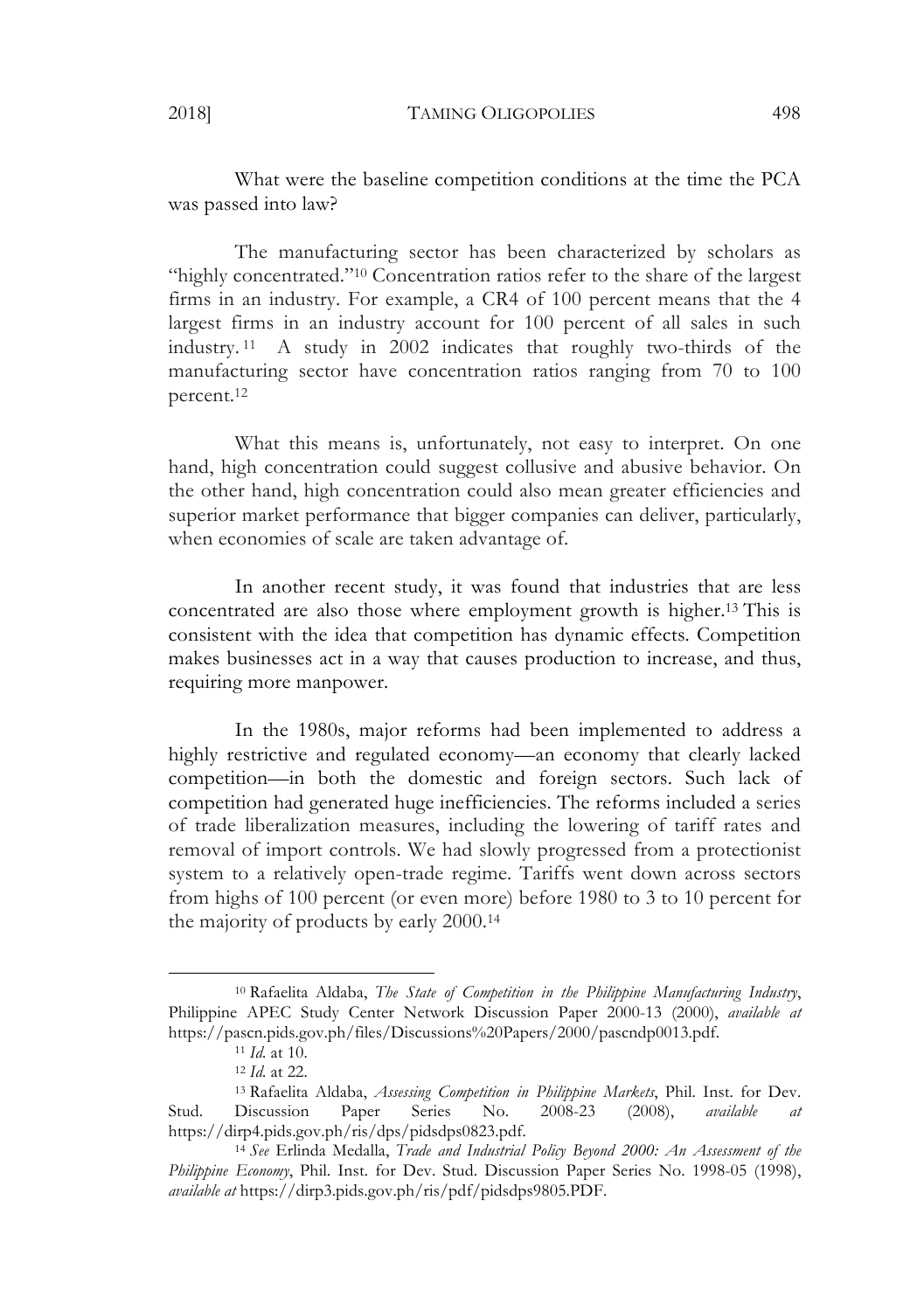Apart from trade reforms, other reforms that had an impact on the state of competition in the Philippine economy beginning in the 1980s include: privatization, de-monopolization of the telecommunications industry, deregulation in the shipping and airline industries, oil deregulation, easing of entry of foreign banks, adjusting the foreign equity limits, and resorting to a much less restrictive negative list of activities where foreign equity is limited.

We can briefly look at the experience in one sector, the airline industry, where competition has been enhanced by deregulation. But before that, we need to go again into a little economics. The gap between the price and marginal cost or the competitive benchmark is called the price-cost margin ("PCM") which is a measure of market power. The higher this is, the market is possibly less competitive.

Prior to 1995, there was a single carrier, Philippine Airlines. The PCM was estimated by a study at 67 percent. In 1995, Executive Order No. 219 was issued, which deregulated the air transport industry, and eliminated restrictions on domestic routes and frequencies, as well as government controls on rates and charges. At around this time, more players entered the market, including Cebu Pacific, and the PCM dropped to 52 percent. It further dropped to 49 percent in 1997. Latest studies by our team have estimated that it has even come lower than 49 percent. The reduction in margins can be attributed to the substantial competition that resulted after the deregulation of the industry.15

Another example is the telecommunications sector, which was dominated by a private monopoly, the Philippine Long Distance Company, for more than half a century. For those of you old enough like me, recall those times when we had to wait for decades for a line, and when you do get a line, you also get a party line with it. The sad state of affairs during this period was immortalized in Lee Kuan Yew's statement that: "Ninety-nine percent of Filipinos are waiting for a telephone and the other one percent for a dial tone[.]"16

<sup>15</sup> Rafaelita Aldaba, *The Impact of Market Reforms on Competition, Structure and Performance of the Philippine Economy*, Phil. Inst. for Dev. Stud. Discussion Paper Series No. 2005-24 (2005), *available at*  http://www.eaber.org/system/tdf/documents/PIDS\_Aldaba\_2005\_02.pdf?file=1&type=n ode&id=22306&force=.

<sup>16</sup> Lee Kuan Yew, Speech delivered at the Philippine Business Conference, Manila, Philippines (Nov. 18, 1992), *available at* http://stars.nhb.gov.sg/stars/public/viewPDFbody.jsp?pdfno=lky19921118.pdf.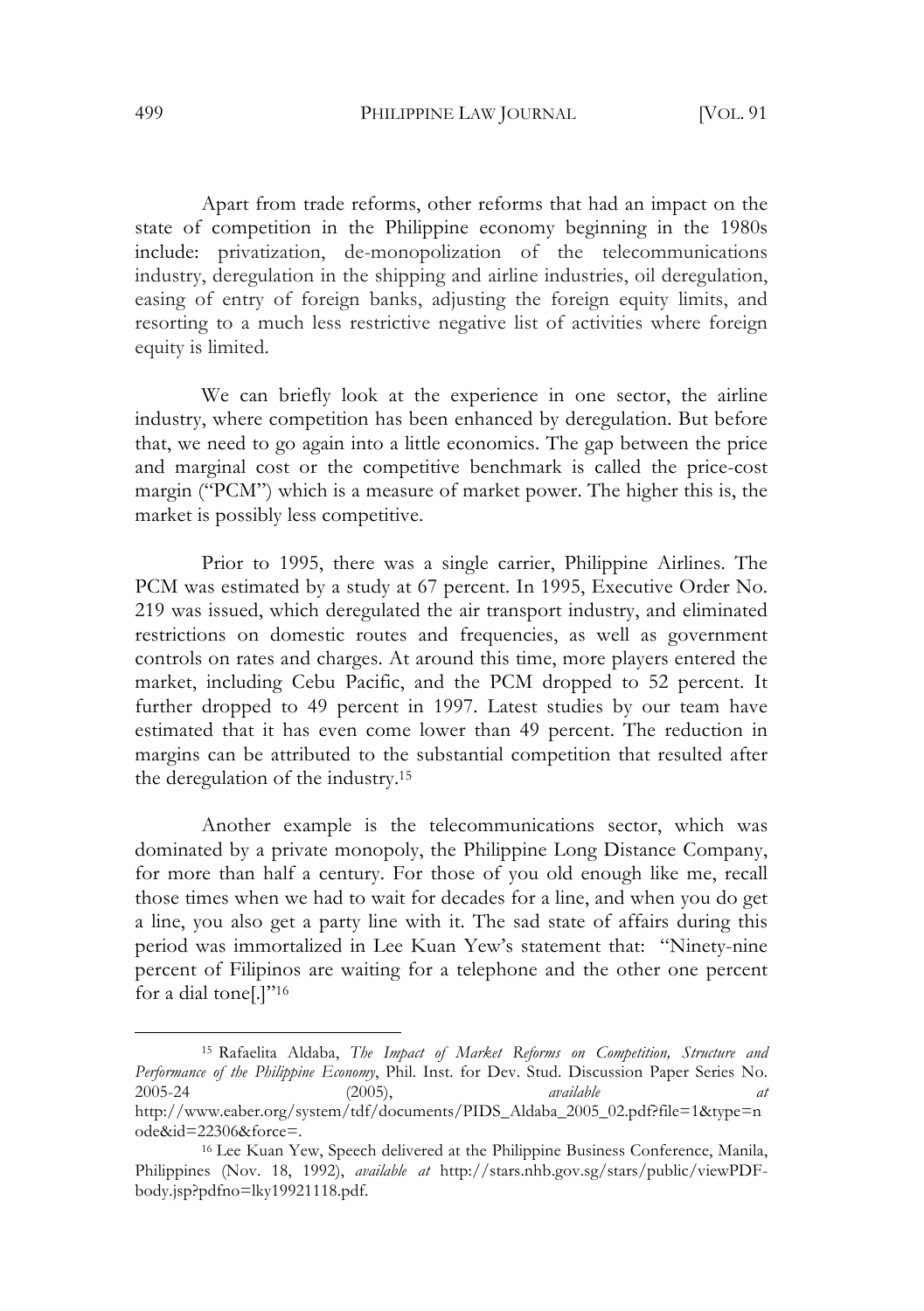The telecommunications sector was liberalized in the late 1980s. The reform process accelerated with the implementation of substantial policy changes in the early 1990s. In 1992, the cellular mobile service was liberalized. In 1993, Executive Order No. 59 mandated the interconnection of all carriers, while Executive Order No. 109 opened the basic telephone service to new entrants. These changes, together with the enactment of Republic Act No. 7925 or the Public Telecommunications Policy Act of 1995, led to the de-monopolization of the telecommunications industry. The de-monopolization led to cheaper calls and SMS. From a high of USD 2 per minute before the liberalization, the charge for IDD call for landlines has significantly declined.<sup>17</sup>

Some of you may have come across news items on our ongoing dispute with the telecom duopolies—Smart and Globe—involving one of the biggest transactions in the industry, valued at almost PHP 70 billion for the purchase of the telecom assets of San Miguel Corporation. Since this matter is now pending with the Supreme Court, I would refrain from discussing the merits of the case except to say that the PCC will continue to assert its authority and mandate to make sure that there is competition in the telecom sector, and the consumers are protected.

So now we turn to the metes and bounds of the statute.

Among its salient provisions is the creation of an implementing agency. The PCC is an independent, quasi-judicial body. It has original and primary jurisdiction over all competition-related issues in trade, industry, and all commercial economic activities.

What exactly is the role of the PCA in promoting competition?

The law penalizes anticompetitive agreements, abuse of dominance, as well as anticompetitive mergers and acquisitions. <sup>18</sup> The prohibition applies to private firms as well as government-owned or controlled corporations.19 An assessment of a potential violation is done on a case-bycase basis. Evidence has to be provided for every alleged breach of the law. There is no general rule that bigness or monopolies or high concentration is

<sup>17</sup> Ramonette Serafica, *Competition in Philippine Telecommunications: A Survey of the Critical Issues*, Center for Business and Economics Research and Development Working Paper Series 2001-01 (2001), *available at* http://www.dlsu.edu.ph/research/centers/cberd/ pdf/papers/Working%20Paper2001-01.pdf.

<sup>18</sup> PCA, § 2(c).  $19 \ (4(h).$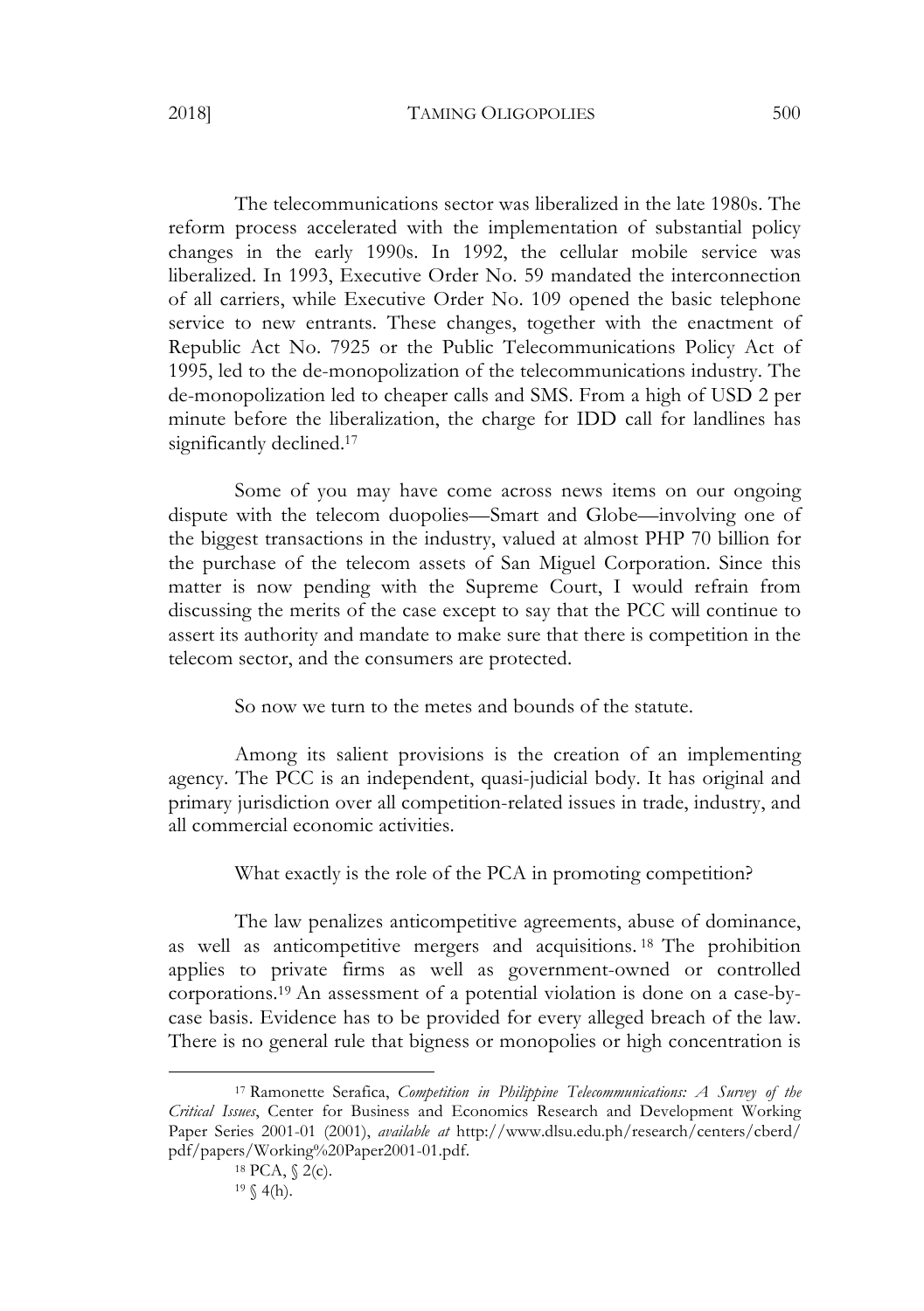automatically punished; efficiencies that could arise out of such bigness need to be carefully considered. But cartel agreements are *per se* violations.20

To implement the law's mandate, the PCC is vested with three main powers, namely: enforcement, merger review, and advocacy.21

As regards its enforcement powers, the PCC has the sole and exclusive authority to initiate and conduct a fact-finding or preliminary inquiry for the enforcement of the law based on reasonable grounds.22 There are three ways by which investigation may be commenced: the Commission may conduct an investigation *motu proprio*, or upon the filing of a verified complaint by an interested party, or upon referral by a regulatory agency.<sup>23</sup>

There are four main types of agreements that are penalized under Section 14 of the PCA: price fixing, bid rigging, output restriction, and market allocation. Price fixing is defined as "restricting competition as to price, or components thereof, or other terms of trade."24 Bid rigging means "fixing price at an auction or in any form of bidding including cover bidding, bid suppression, bid rotation and market allocation and other analogous practices of bid manipulation."25 Output restriction refers to the "setting, limiting, or controlling production, markets, technical development, or investment."26 Market allocation means "dividing or sharing the market, whether by volume of sales or purchases, territory, type of goods or services, buyers or sellers or any other means."27

These violations are further classified into the *per se* category, and those that are subject to the so-called "rule of reason" test. The key difference between the two types of prohibitions lies in the mode of analysis. *Per se* violations are those which Congress, in the exercise of its discretion, and on the basis of tried and tested economic theory, has determined to be injurious to competition, and thus cannot be justified by claims of efficiency gains. As regards non-*per se* violations, the analysis must consider the specifics of the challenged conduct and its impact upon the marketplace. Normally, the fact-finder would weigh the circumstances of a

- <sup>20</sup> § 14.
	- <sup>21</sup> § 12.
	- $22 \times 31$ .
	- $23 \sqrt{12(a)}$ .
	- $24 \leq 14(a)(1)$ .  $25 \S 14(a)(2)$ .
	- $26 \{(14(b)(1)).$
	- $27 \{(14(b)(2)).$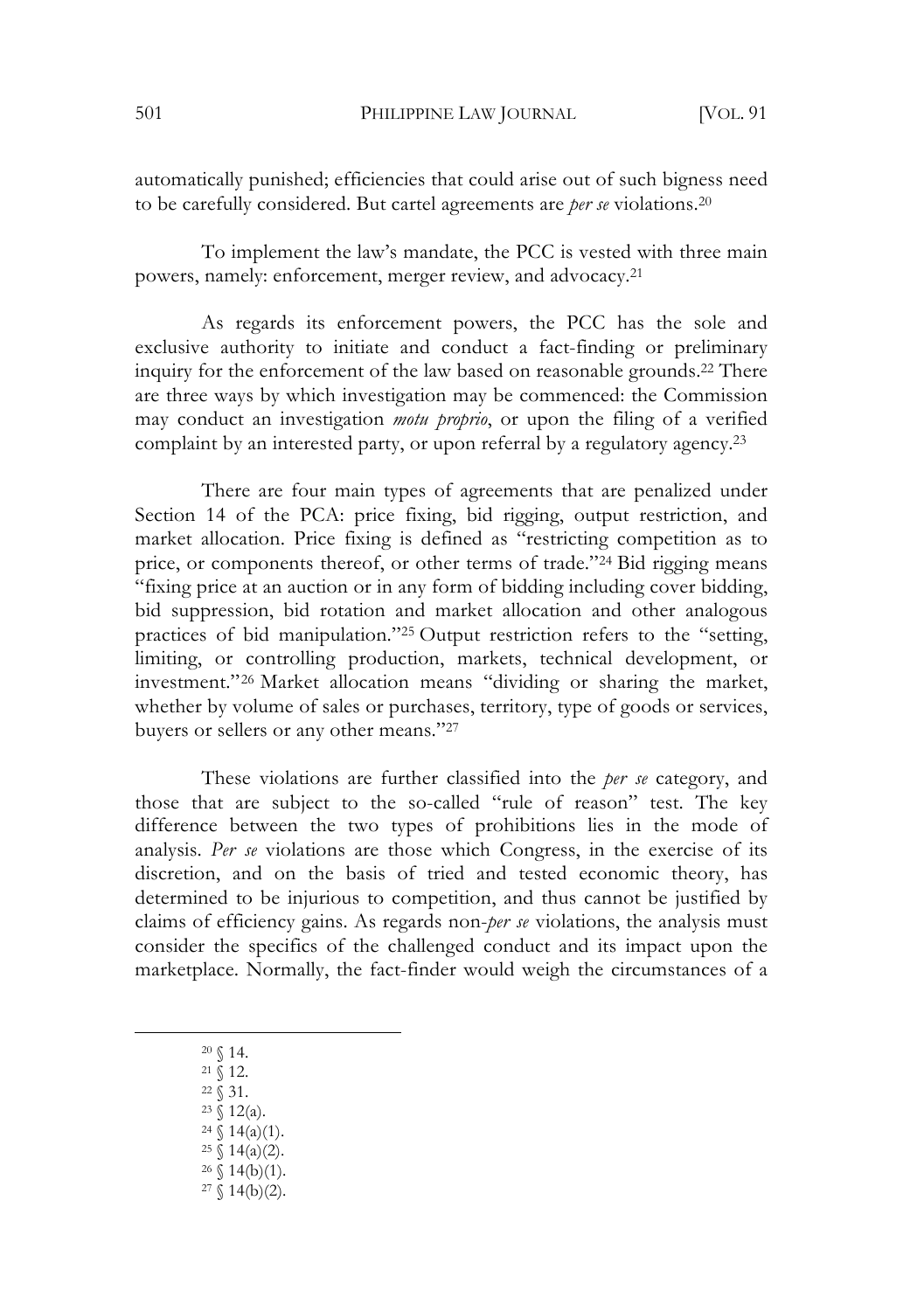case in deciding whether a practice imposes an unreasonable restraint on competition.

We now turn to abuse of dominant position. I would like to emphasize that being dominant is not wrong or unlawful. A dominant position can be achieved through legitimate means, for example, by developing or selling better or superior products. Moreover, some firms may very well have attained a dominant status because of extensive research and development or strategic marketing techniques. What the law prohibits is the abuse of such dominance.

A firm is in a dominant position if it has the ability to behave independently of its competitors, customers, suppliers, and ultimately, the final consumer. An obvious example is a monopolist—an entity that controls all of the market for a particular good or service. Under the law, however, an entity need not have a 100 percent control of a relevant market to be considered dominant. The PCA, for instance, provides a rebuttable presumption of market dominance if the market share of the entity in the relevant market is at least 50 percent.28 Nevertheless, even an entity without such control may still be regarded as dominant if it has a significant and durable market power—that is, a long-term ability to raise prices or exclude competitors.

Therefore, if a supplier can arbitrarily increase the price without having to worry about declining sales, or worry about customers switching to other suppliers or product, it most likely enjoys dominant position even if it only has less than 50 percent of the relevant market. Under Section 15 of the PCA, the following acts, among others, constitute an abuse of dominant position: *predatory pricing*, or the act of selling goods or services below cost with the object of driving competition out of the relevant market; *tying*, or the act of making supply of particular goods or services dependent upon the purchase of other goods or services from the supplier which have no direct connection with the main goods or services to be supplied; *refusal to deal*, which includes contracts imposing conditions not to deal with competing entities; and *price discrimination*, which means setting prices or other terms or conditions that discriminate unreasonably between customers or sellers of the same goods or services.

Agreements that are anti-competitive may be restrained by the Commission. Additionally, violators can be levied a hefty administrative fine, which could range from PHP 100 million to PHP 250 million, and a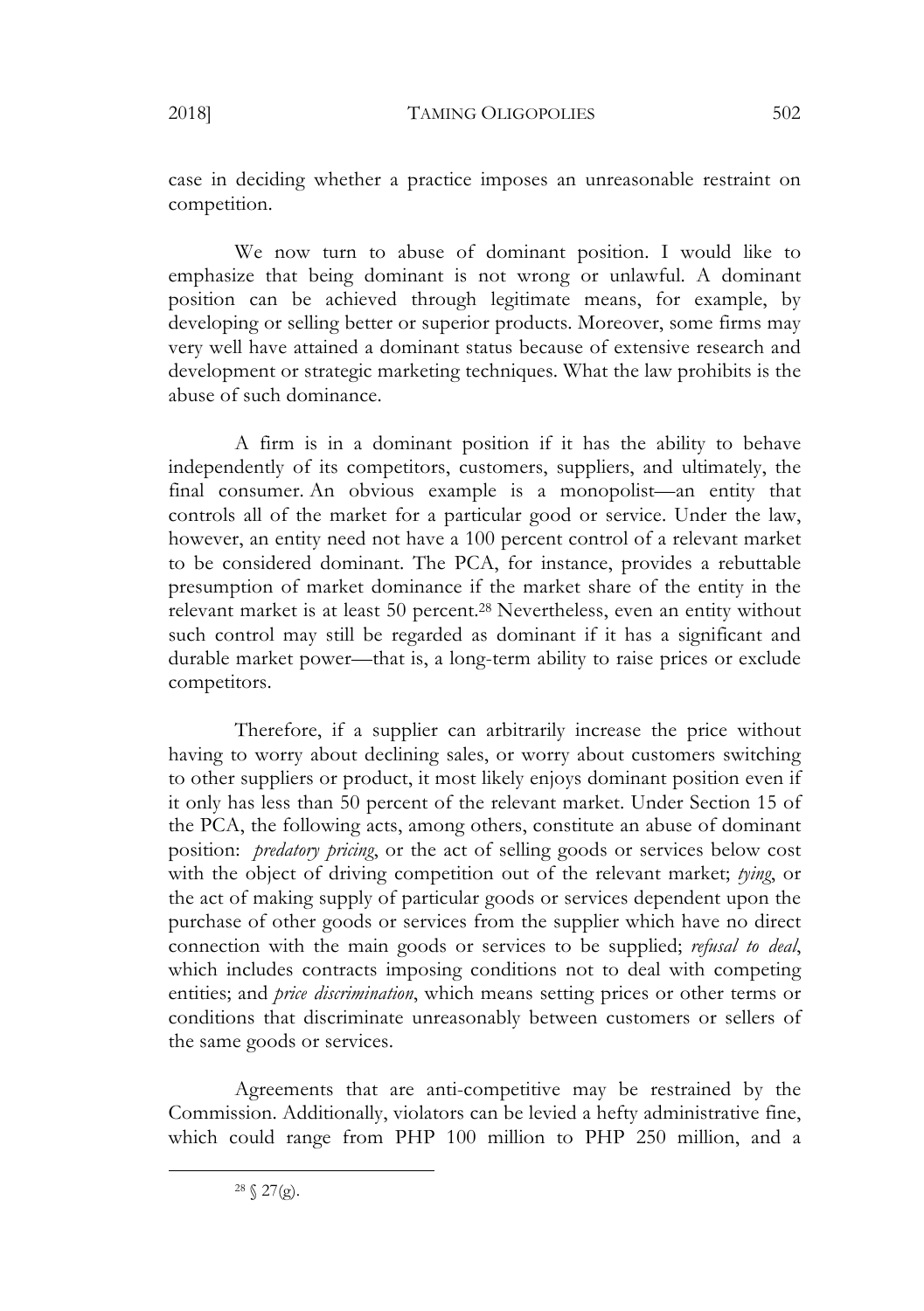criminal penalty, from two to seven years imprisonment.29 Such sanctions can greatly alter market dynamics. Faced with the prospect of stiff penalties, it is hoped that big players will be dis-incentivized from committing unfair practices.

Having due regard to the fragility of the lower income households, our legislators provided for a sort of aggravating circumstance when the anti-competitive conduct involves basic goods like rice, corn, bread, fresh, dried and canned fish and other marine products, fresh pork, beef and poultry meal, fresh eggs, coffee, sugar, cooking oil, laundry soap, detergents, and firewood. When any of these products are the subject of the violation, the fine is tripled.30

We now turn to the PCC's merger review powers.

The PCC has the power to review mergers and acquisitions, including joint ventures, having a direct, substantial, and foreseeable effect on trade, industry, or commerce in the Philippines. Merger analysis predicts a merger's competitive impact whether the proposed merger is likely to substantially lessen competition in the relevant market, and whether such anti-competitive effects can be counterbalanced by projected efficiency gains from the transaction. The goal is to maintain or restore competition affected by the merger. In addition to the other administrative penalties, an agreement consummated in violation of this requirement to notify the PCC shall be considered void, and will subject the parties to an administrative fine of 1 percent to 5 percent of the value of the transaction.31

Finally, the law also recognizes that anti-competitive business conduct or acts in the private sector may have their roots in distortions caused by the public sphere—for example, existing government policies, regulations, measures, or programs. Under the law, the PCC can also weigh in on these matters. Section  $12(r)$  of the PCA lists the following as one of our functions: "Advocate pro-competitive policies of the government by: (1) reviewing economic and administrative regulations […] as to whether or not they adversely affect relevant market competition, and advising the concerned agencies against such regulations; and (2) advising the Executive Branch on the competitive implications of government actions, policies and programs."

<sup>29</sup> §§ 29-30.

- $30\sqrt{41}$ .
- <sup>31</sup> § 17.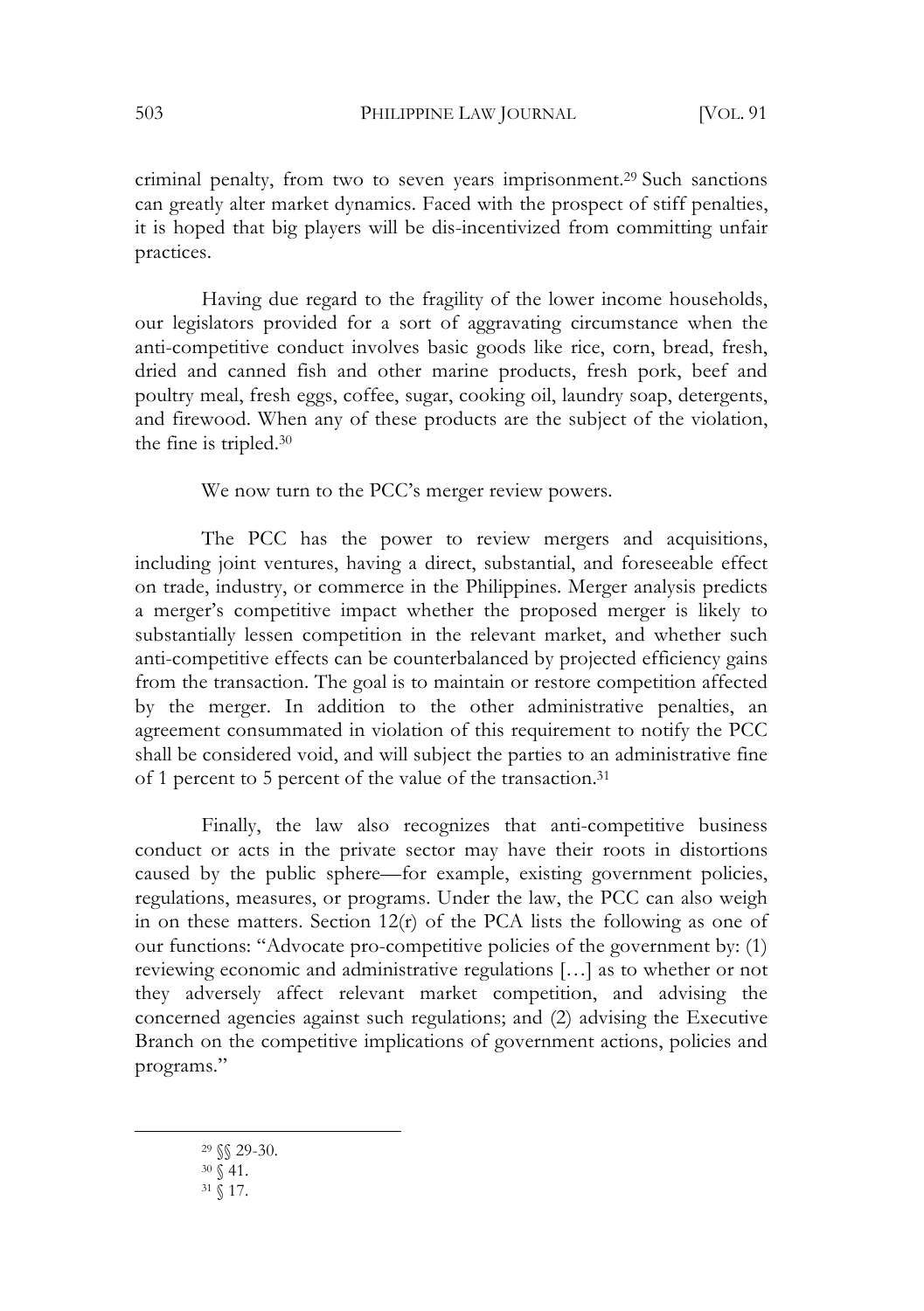In sum, the tasks of the PCC are legion, the challenge great, and the mandate crucial.

When I joined a little over a year ago, the challenge was to help build the new agency from the ground up while at the same time deal with already ongoing operational concerns. I am proud to report that your competition commission has been very busy, very productive in its first year—setting records of sorts. Consider the following examples.

In just six months, we were able to issue our IRR, a feat probably unmatched by any other agency. We have opened our merger review procedures from the get go. As of last count, we have zero backlog and have completed reviews of 102 deals with a total aggregate value of over PHP 1 trillion. We have also led the drafting of a National Competition Policy which constituted a stand alone chapter in the 5-year Economic Development Plan issued by NEDA. Quite impressive since this is the first time that competition has become a central concern and priority of the Philippine government. We have commenced several investigations, hired more than 100 employees—young, competent, and passionate staff with impressive credentials and experience. We have developed formal partnerships with other foreign competition agencies, invited numerous experts from jurisdictions, such as Mexico, Israel, the European Union, Australia, and the United States, to share with us their best practices and learning experiences from agency action. Cognizant of the synergies produced by inter-agency cooperation, we executed Memoranda of Agreement ("MOA") with other sector regulators such as the Securities Exchange Commission, Energy Regulatory Commission, and Insurance Commission, among others. Such MOAs set forth salient provisions on referrals, information-sharing, and joint efforts in handling cases. Just recently, we met with representatives of the Ombudsman to discuss joint efforts in addressing cases with both competition and corruption elements.

Let me try to end by addressing the elephant in the room.

Recently, there had been some attacks in the media against the PCC.<sup>32</sup> The source of these attacks has obviously been affected by our vigorous efforts to assert our mandate. Indeed, they have reason to be upset. If PCC is to be effective, it will be necessary that it acts as a disruptive force.

<sup>32</sup> Jon Viktor Cabuenas, *In light of Globe, PLDT, SMC deal, Balisacan says he'd rather resign than burden the business sector*, GMA NEWS ONLINE, June 1, 2017, *available at* http://www.gmanetwork.com/news/money/companies/612957/balisacan-says-he-drather-resign-than-burden-the-business-sector/story/.